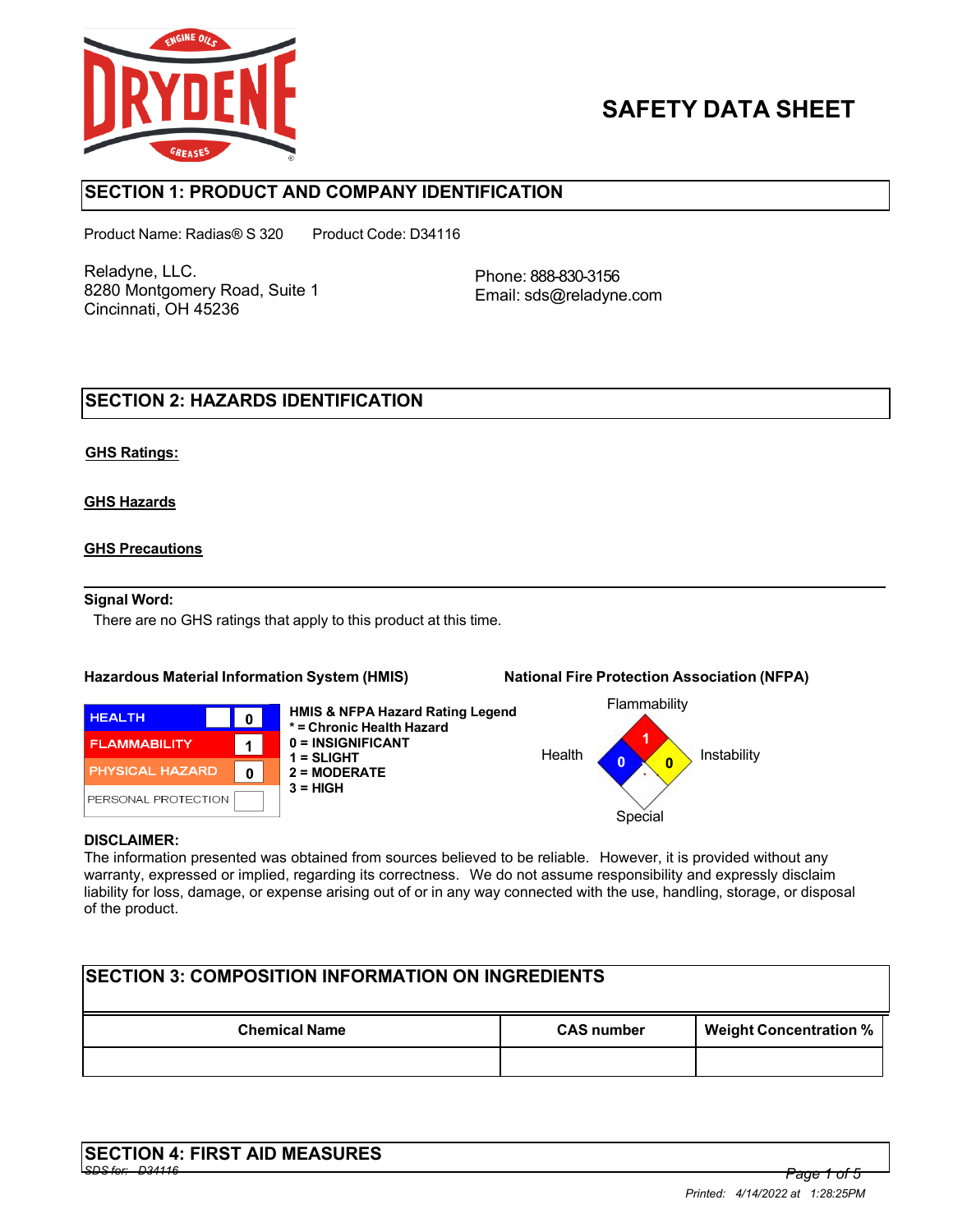#### **INHALATION:**

Remove to fresh air. In severe cases of overexposure, such as with a fire, administer oxygen and seek qualified medical attention.

#### **EYE CONTACT:**

Flush with copious amounts of water for several minutes. If irritation persists, continue with water application. If, after 15 minutes, irritation continues, seek medical attention.

#### **SKIN CONTACT:**

Promptly wash skin with mild soap and water.

### **INGESTION:**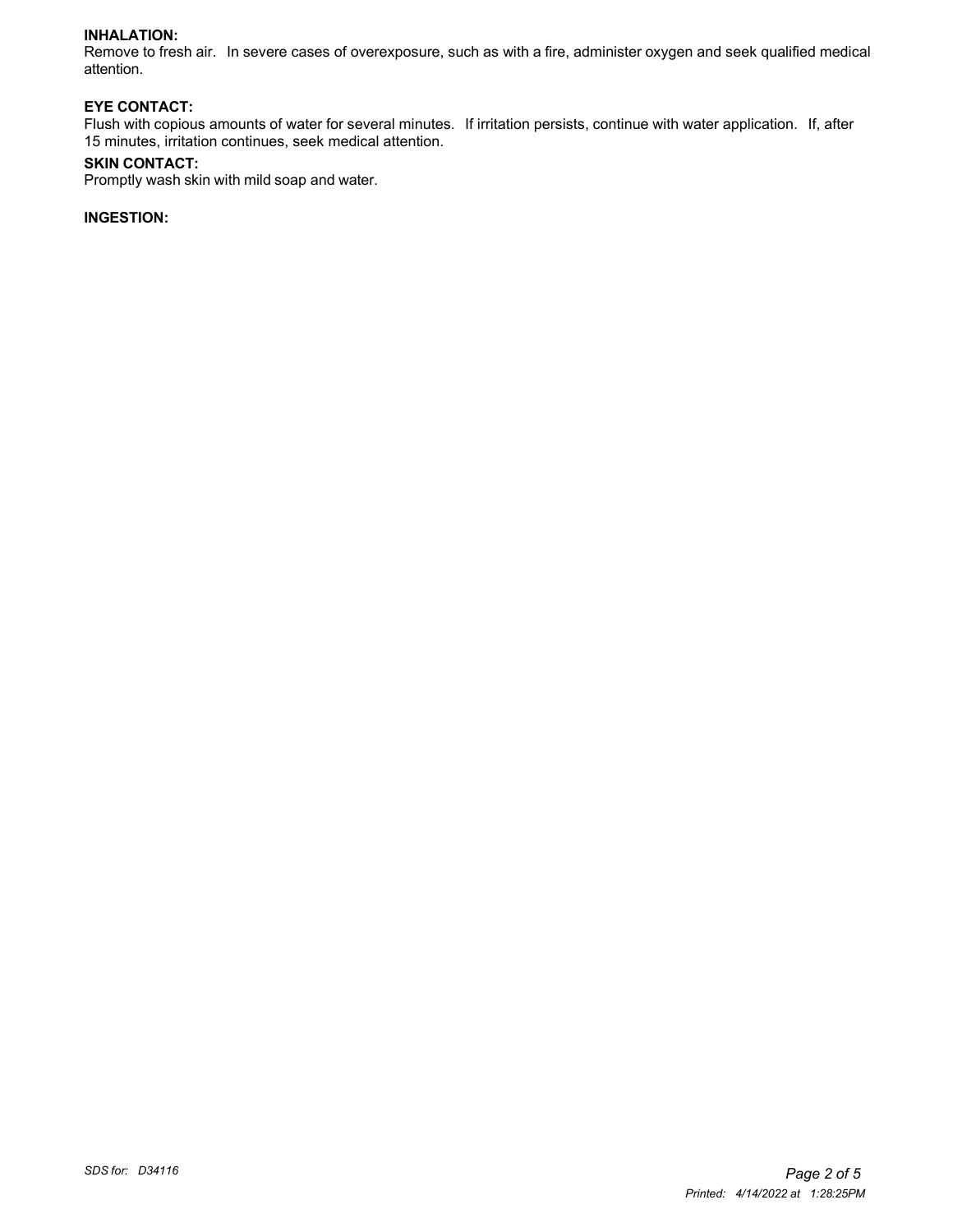Do not induce vomiting. Seek qualified medical attention. Small amounts, which may enter the mouth incidental to handling, may be rinsed out with water.

## **SECTION 5: FIRE FIGHTING MEASURES**

Flash Point: >232 C (>450 F) LEL: UEL:

### **EXTINGUISHING MEDIA:**

Foam, Carbon Dioxide, Dry Chemical, Water Fog **UNUSUAL FIRE AND EXPLOSION HAZARDS:** Water may spread the fire.

#### **HAZARDOUS DECOMPOSITION PRODUCTS:**

Oxides of Carbon, Nitrogen, Phosphorous, Zinc and Sulfur. Smoke, odorous and toxic fumes may form during incomplete combustion. High heat may also generate hydrogen sulfide and alkyl mercaptans.

#### **SPECIAL FIRE FIGHTING PROCEDURES:**

Water may spread the fire as oil can float on it. Water spray may be used to cool exposed containers.

#### **FIRE EQUIPMENT:**

Use of water for fire-fighting must be done with caution as water may actually spread the fire.

## **SECTION 6: ACCIDENTAL RELEASE MEASURES**

#### **SPILL OR LEAK PROCEDURES:**

Prevent spill from reaching any type of running or standing water, such as streams, sewers, well water and ponds.

#### **SMALL SPILLS:**

For small spills, wipe up or use absorbent to clean the spill area.

#### **LARGE SPILLS:**

For large spills, pump released material into recovery containers and then spread absorbent over the spill area to collect residuals.

## **SECTION 7: HANDLING AND STORAGE**

#### **HANDLING PRECAUTIONS:**

When handling, have appropriate safety equipment for the working conditions including eyewash. Do not pressurize, cut, weld, braze, solder, drill, or grind containers containing product residues.

#### **STORAGE REQUIREMENTS:**

Store in a sheltered area, away from temperature extremes in labeled containers. Keep away from heat, sparks, or flame. Avoid contact with eyes, skin, clothing, and shoes.

#### **REGULATORY REQUIREMENTS:**

Prevent spread of material to rivers or waterways.

### **SECTION 8: EXPOSURE CONTROL AND PERSONAL PROTECTION**

| Chemical Name / CAS No. | <b>OSHA Exposure Limits</b> | <b>ACGIH Exposure Limits</b> | <b>IOther Exposure Limits</b> |
|-------------------------|-----------------------------|------------------------------|-------------------------------|
|                         | Not Established             | Not Established              | Not Established               |

## **ENGINEERING CONTROLS:**

Good ventilation is desirable.

#### **VENTILATION:**

Sufficient to control mists below the operator exposure threshold limit of 5 mg/m3.

#### **WORK HYGIENIC PRACTICES:**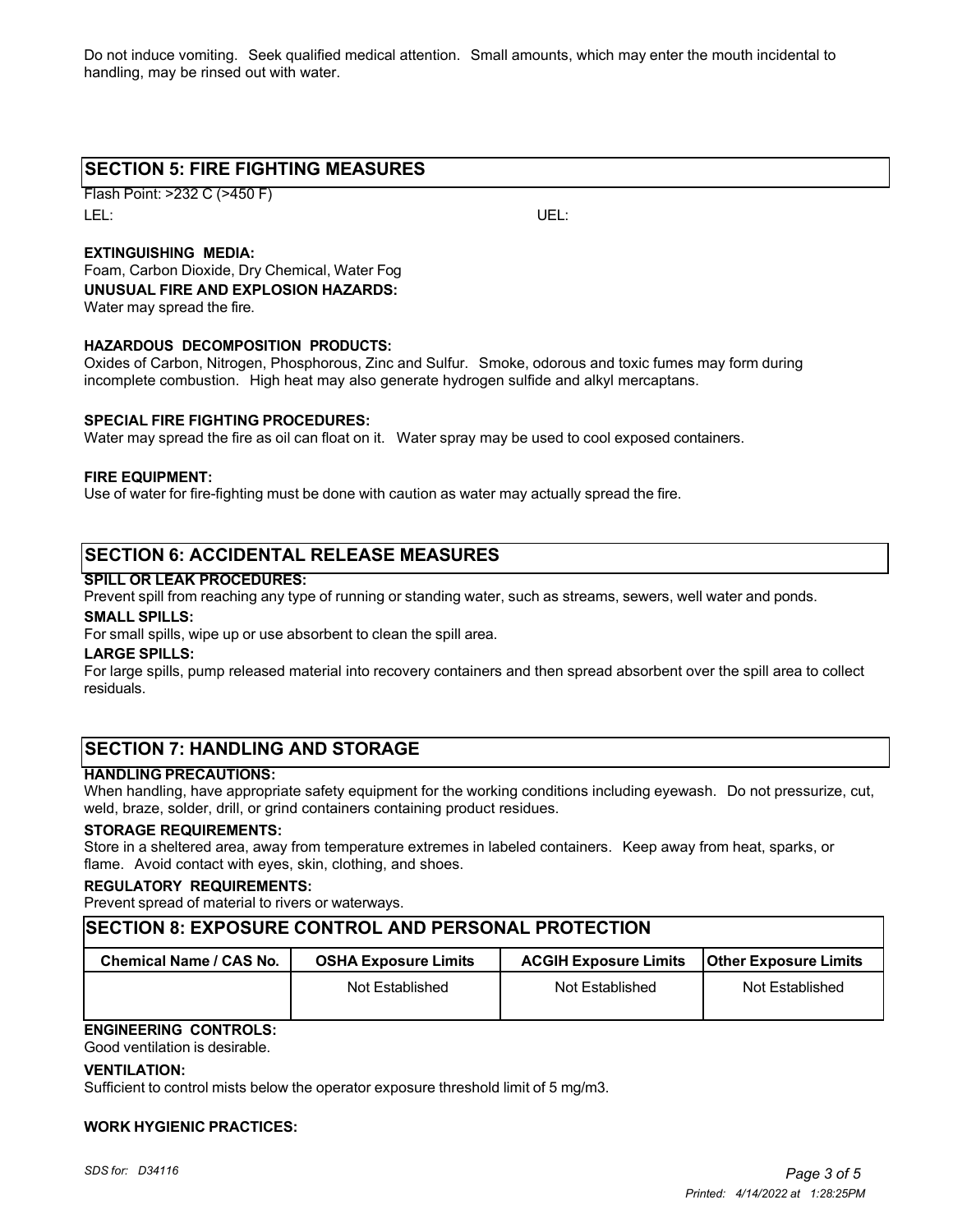Keep clean. Wash exposed skin areas with mild soap and water.

#### **PROTECTIVE GEAR:**

RESPIRATORY PROTECTION: Required if employee exposure exceeds threshold.

EYE PROTECTION: Where contact is likely, wear safety glasses.

SKIN PROTECTION: Gloves recommended when handling. Neoprene, nitrile, or PVC offers good protection.

#### **CONTAMINATED GEAR:**

Launder contaminated clothing before reuse. Discard of contaminated PPE that cannot be cleaned.

## **SECTION 9: PHYSICAL AND CHEMICAL PROPERTIES**

Physical and chemical properties are provided for safety, health and environmental considerations only and may not fully represent product specifications. Contact the supplier for additional information.

**Appearance:** Clear Amber **Vapor Pressure:** N/D **Vapor Density:** N/D **Specific Gravity:** 0.89 **Freezing point:** N/A **Boiling range:** N/D **Evaporation rate:** Nil **Explosive Limits:** N/D **Autoignition temperature:** N/D

**Viscosity, cSt at 40C:** 320

**Odor:** Petroleum **Odor threshold:** N/A **pH:** N/A **Melting point:** N/A **Solubility:** Insoluble **Flash point:** > 450 F **Flammability:** N/A **Partition coefficient** N/A **(n-octanol/water): Decomposition temperature:** N/A **Lbs VOC/Gallon Less Water** N/A

## **SECTION 10: STABILITY AND REACTIVITY**

#### **CONDITIONS TO AVOID:**

Avoid temperature extremes, strong acids and oxidizing agents.

#### **HAZARDOUS DECOMPOSITION OR BY-PRODUCTS:**

Hazardous polymerization will not occur.

## **SECTION 11: TOXICOLOGICAL INFORMATION**

#### **Mixture Toxicity**

#### **ROUTES OF ENTRY:**

Inhalation, Skin Contact, Eye Contact, Ingestion

#### **CARCINOGENICITY:**

## **SECTION 12: ECOLOGICAL INFORMATION**

No data available

## **SECTION 13: DISPOSAL CONSIDERATIONS**

Contact waste hauler for recycling. Follow all Local, State, and Federal regulations.